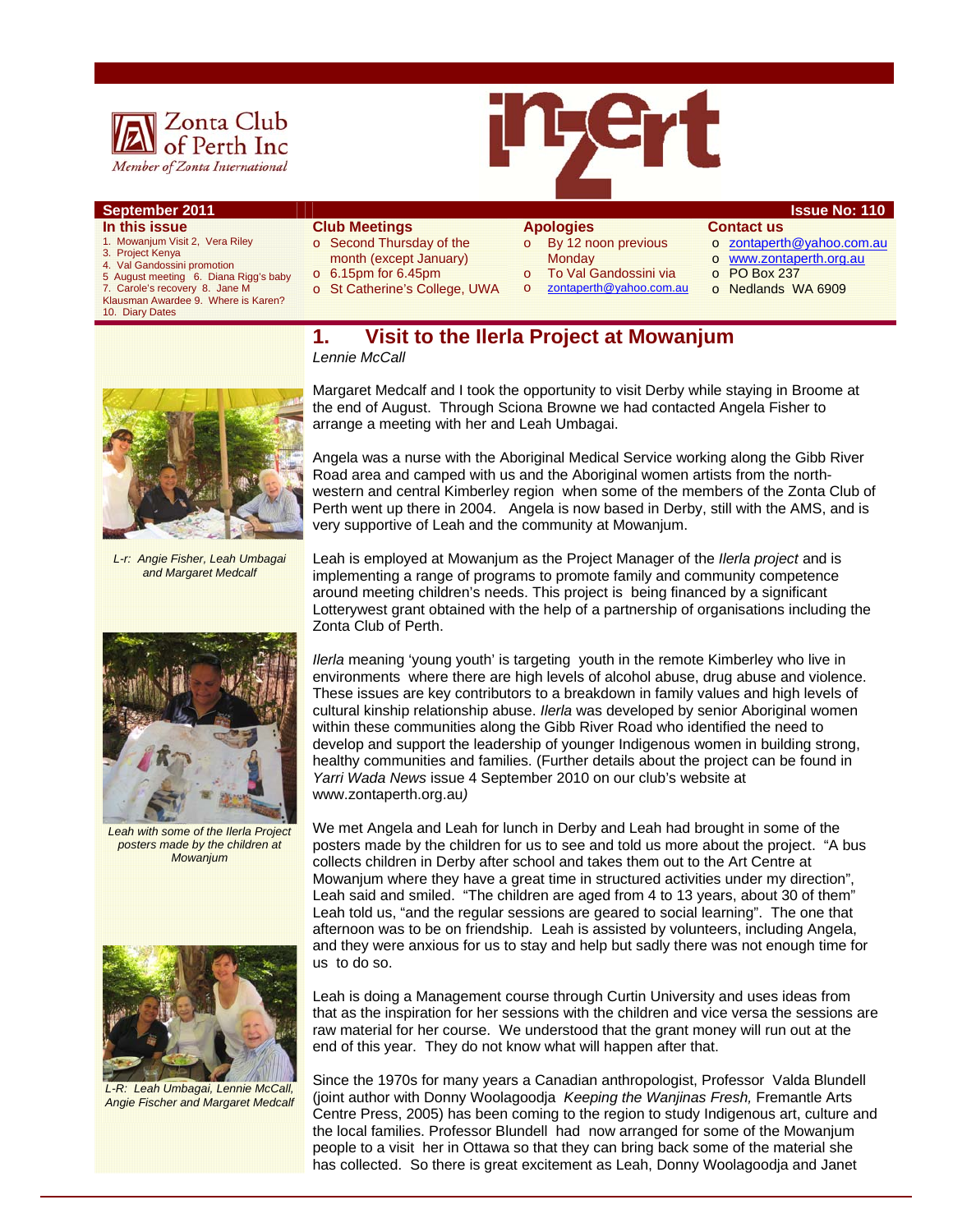

 *Artist Donny Woolagoodja (photo www.mowanjumarts.com)* 

Oobagooma are due to leave on 6 September for a month in Canada.

After lunch Angela drove us out to Mowanjum where we looked at some of Leah's art, met Donny and were shown two rooms which have recently been set up, one as a cave with Wandjina paintings on the walls and the other as a theatre. We saw a film which has just been made on the Ngarinyin, Worrorra and Wunambal people narrated by Leah.

Those who went camping with the Aboriginal women in 2004 will be interested to hear that we went to see Gilgi, who is now in an old people's home in the Mowanjum community. We were hoping to see Pansy also but she was on her way back from Mt Barnett and had not arrived by the time we left but we passed on warm greetings from our members

#### **2. Meet Our New Member – Vera Riley**

*Vera Riley* 

I have been working as an OT for more than 30 years in both WA and USA. The focus of my work is to assist people regain or maintain the skills needed to carry out activities they need to do and want to do in daily life. Clinically a highlight for me was to be presented with the "Inaugural SCGH Allied Health Clinical Excellence Award" in 2010.

My husband, Richard, is an anaesthetist at RPH. Our 2 sons, aged 20 and 22, after stints of university studies, both are still developing their educational paths. Family is important in our home and this includes providing support to Richard's mother and my parents as all have health issues.

I enjoy reading, travel, yoga and watching sports (I am a keen WCE supporter). My husband and I, in recent years, have discovered distance running as a way to keep fit. I see my membership of Zonta as being able to contribute to the community in yet another avenue.

#### **3. Project Kenya**  *Val Gandossini*

It was a tiny article in the travel section of the newspaper that led me to decide to volunteer for 3 weeks in the slums of Nakuru, Kenya. The Nakuru Family Project was established by Fremantle woman, Susan Saleeba; it was her vision and commitment to build a sanctuary in one of Nakuru's largest slums, Katembwa. Here, women can learn a trade so they can regain their self-respect and dignity by working to take care of their children. The Gabriel Learning Centre also provides free pre-primary education and assists children with their ongoing education. I was inspired by Susan's passion and dedication and that the project is funded 100% by fundraising and donations.

I travelled to Nakuru with Susan and 5 other volunteers from Australia in August. It was an experience unlike anything I have known; on one level I was providing practical help such as helping in the pre-primary classroom, taking food parcels to families in the slums, washing and mending school clothes, sorting lentils for the children's lunches, teaching women to sew, purchasing clothes in the markets, visiting families in the slums, cleaning a young woman's home. This was the easy part. On another level, I was confronted on a daily basis with meeting families who were destitute, hungry and illiterate … and who had lost the will to live. Children happily come to school to learn and patiently wait for their lunch of ugali and lentils. I learned that for most, this is the only meal they will eat. Mothers thank us for taking them a parcel of food. I learned that they had not eaten for 2-3 days. Families gratefully accept the gift of a foam mattress. For they only have a cement floor and newspaper to sleep on. I experienced emotions ranging from rage, despair and profound sadness … to optimism, humility and gratitude.

Susan's commitment is to the people is for the long term; there are plans to build a school, a rape and refuge centre and a medical clinic. Already Gabriel's is known in Katembwa as a retreat from poverty, violence and hardship.

Susan has been invited to be guest speaker at the November Club meeting. Val will join her in sharing her personal experiences. We hope you will bring a friend to hear more about this wonderful endeavour. *Find out more at www.kenya.net.au*



*President, Mary Gurgone presents new Zonta member, Vera Riley, with her Zonta yellow rose.* 



*Val with some of the many children in the slums of Nakur* 



*GIANT GARAGE SALE North Fremantle Bowling Club November*  $5<sup>th</sup>$  and  $6<sup>th</sup>$ 



*Val with children eating ugali and lentils*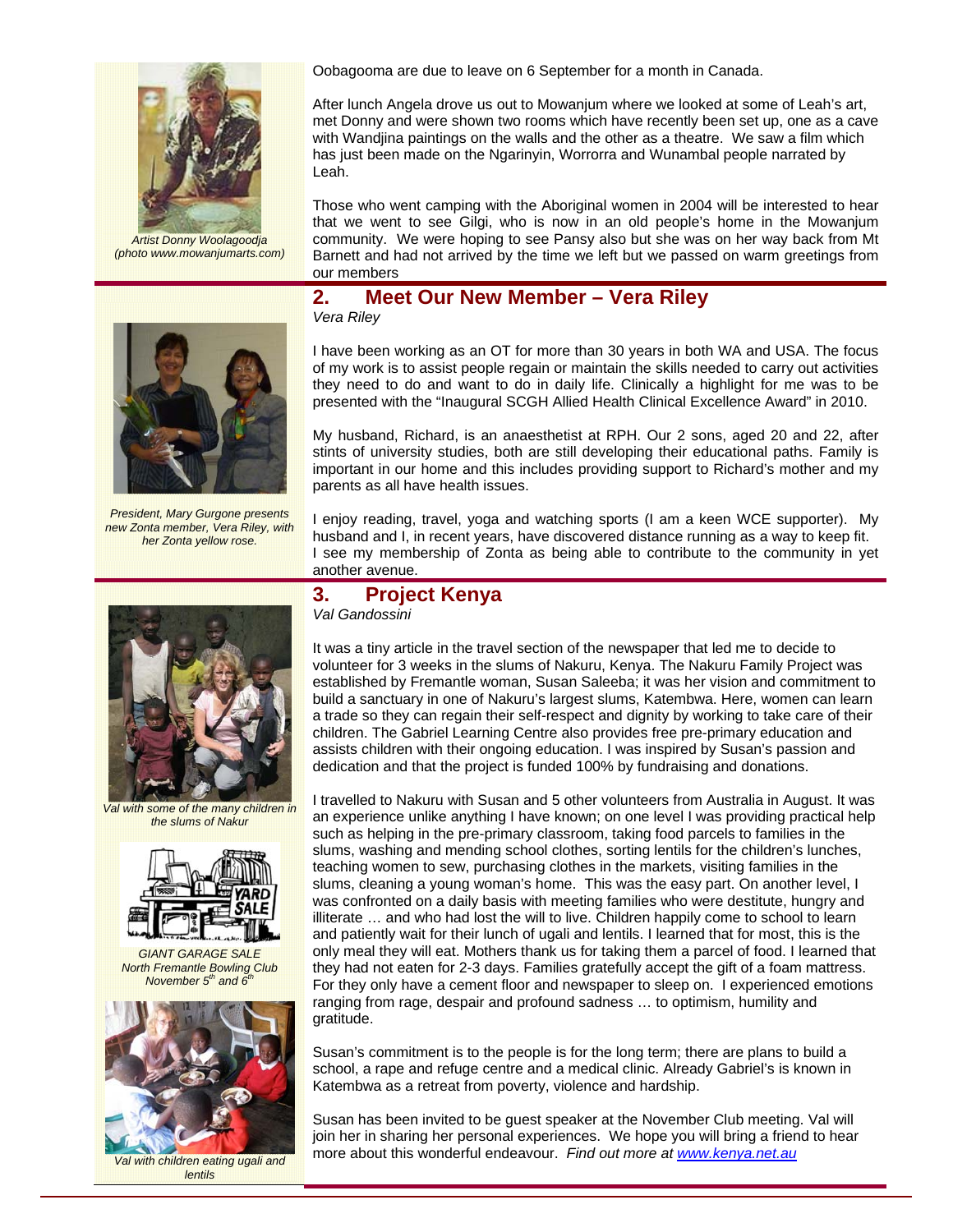## **4. Congratulations to Val Gandossini**



*Val delivering a training course on resilience* 

It's been an exciting time for Val as, besides her African adventure above, she was also recently promoted to a management position with CLAN WA. This is a dynamic new position for Val and for the organisation which has undergone significant changes in its strategic direction.

In her new role, Val heads a small team of professional workers to offer a range of courses and workshops on areas ranging from mental health and wellbeing to parenting and resilience. In addition, she and her team can deliver a range of learning development opportunities and training courses for other professionals. Val has worked for CLAN WA for nearly 12 years in various positions, contributing to the way the organisation continues to support families.

## **5. August Dinner Meeting**



*L-R Jill Anderson, Larraine MacLean, Kylie Hansen and Mary Gurgone show off some of the carpets Kylie brought with her.*



*Donations for the refuge given at the August dinner meeting.*

*The "Zontians having fun" photos included these memorable evenings* 



*L-R: Bec Christou and Sharron Hickey ham it up to raise continence awareness* 



*L-R: Freda Jacob, Carole theobald, Agnes Vacca and Bec Christou at the launch of the WA Women's Hall of Fame.* 

#### *Carpets for Communities*

At the August dinner meeting our guest speaker Kylie Hansen gave a fascinating insight into the Carpets for Communities project, based in the Poipet Commune in Cambodia on the Thailand border.

The project aims to break the cycle of poverty and provides immediate intervention to children at risk of child labour, prostitution and human trafficking. This is achieved by empowering mothers to earn an income through the production of hand-made, ecofriendly rugs and the development of micro-enterprises.

Kylie brought some of the carpets with her and these are made by the "latch hooking" technique and require only a small wooden or metal latch hook, wool and a base of net / mesh to knot the wool into. For more information visit www.carpetsforcommunities.org

#### *Items for the Zonta House Refuge*

Annette Chivers, Manager of the Zonta House Refuge, provided the following thanks for the donations collected for the refuge at the August meeting:

*On behalf of our staff and clients, we would like to express our heartfelt thanks for the amazing donation of toiletries, socks, pyjamas, dressing gowns and small ornaments received at the refuge.* 

*Your donation is not only practical and useful, but mainly it is the thoughts and generosity of spirit that means so much to us. Thank you so much.* 

#### *Zontians having fun*

This photograph, one of twelve, shown at the August dinner meeting was voted the best one on the theme "Zontians having fun" to be displayed at the Conference in Melbourne next month



Donna Caspersz's enterprising presentation starts with some dancing!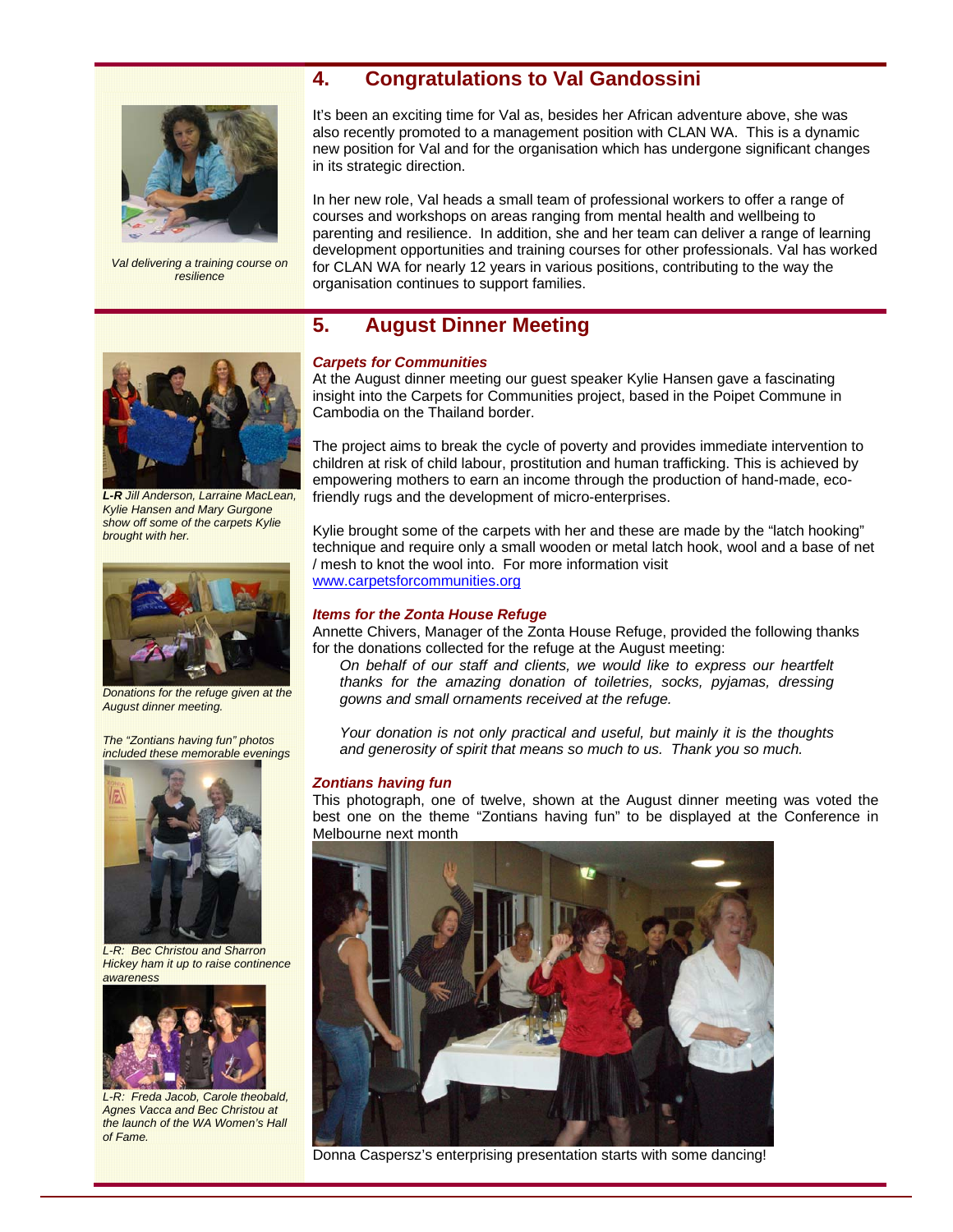

*Max Browning White is melting hearts with his beautiful smile already!* 

## **6. Congratulations to Diana Rigg**

## SPECIAL CONGRATULATIONS TO DIANA ON THE BIRTH OF HER FIRST CHILD, MAX BROWNING WHITE.

Max arrived on  $11<sup>th</sup>$  August weighing in at 6lb 8oz. Diana is loving every minute of the new experience. We all hope this blissful feeling will continue. Members can look forward to seeing this little fella in the near future.

## **7. Carole's Recovery**



*Carole says that David has been wonderful with the help he has given her.* 



*Sonia Ziaee* 

*Congratulations to Sonia. Her application form will now be sent to Zonta International to be considered for one of the twelve ZI Awards* 



*A very relaxed and happy-looking Bill and Karen Groves* 

Carole reports that she is recovering well from her successful neck operation to replace a prolapsed disc and would like to thank members for their kind thoughts, cards and calls. On behalf of the club, Val Gandossini brought round a bouquet of beautiful yet unusual flowers that really brightened her days. Carole says that she has been catching up on her sleep, doing neck exercises, watching endless Star Trek episodes (going to sleep on one planet and waking up on another) and generally spending some time in the 'lay by' of life's highway. She will miss the District 23 Conference as, at the end of September, she goes on a cruise for a week to finish off her recuperation and hopes to be fully recovered, fighting fit and rarin' to go on her return. She looks forward to seeing everyone at the October meeting.

We all look forward to seeing her again and hope she makes a full recovery and enjoys a very well deserved vacation cruising "somewhere".

#### **8. Jane M Klausman Women in Business Scholarship**  *Karen Groves*

Sonia Ziaee, the nomination from the Zonta Club of Adelaide Flinders Inc., has been selected as this year's District 23 winner of the Jane M Klausman Women in Business Scholarship. She is currently studying in the third year of a Degree in Commerce, majoring in Accounting, at the Flinders University of South Australia. She plans to continue with her studies next year and do her MBA specializing in International Relations.

Originally from Kabul in Afghanistan, Sonia has embraced the opportunities and challenges presented by her life at an Australian university. Trained in computers and networking, she has previously been involved in teaching women computer skills through the Ministry of Women's Affairs in Kabul, enabling them to engage in the work force, to realize their potential as women and to build sustainable futures for themselves. Sonia also works for an Afghan private logistics company (through internet and email) which enables her to support her family in Afghanistan and be actively engaged in the business world

*For more information see D23 Newsflash* 

## **9. Where in the world is Karen?**

*Karen Groves* 

2011 has evolved as a very different year for me! Bill retired on January 11 and we have been travelling ever since! I have managed to get to every other Zonta meeting but I certainly feel a "part-time" Zontian! Never-the-less, it has been a most interesting and wonderful year to date, so here are some highlights!

We spent 6 weeks in our home state **Tasmania** in February and March and thoroughly enjoyed the lovely long summer days there. Bill organized an 8 day tour of the wineries of the Tamar Valley, the East Coast and the Coal and Derwent Valleys for our wine club – what a feast of pinots, gourmet foods and lovely scenery! We stayed at my family's beach house on the far north-west coast and welcomed other WA friends to enjoy the stunning farming country and rugged wilderness areas. Bill and 9 WA friends walked the Cradle Track and were blessed with perfect weather – a real achievement in Tasmania! I was also able to spend time with my mother who has Alzheimer's Disease and is in high care – what a challenging time for our family.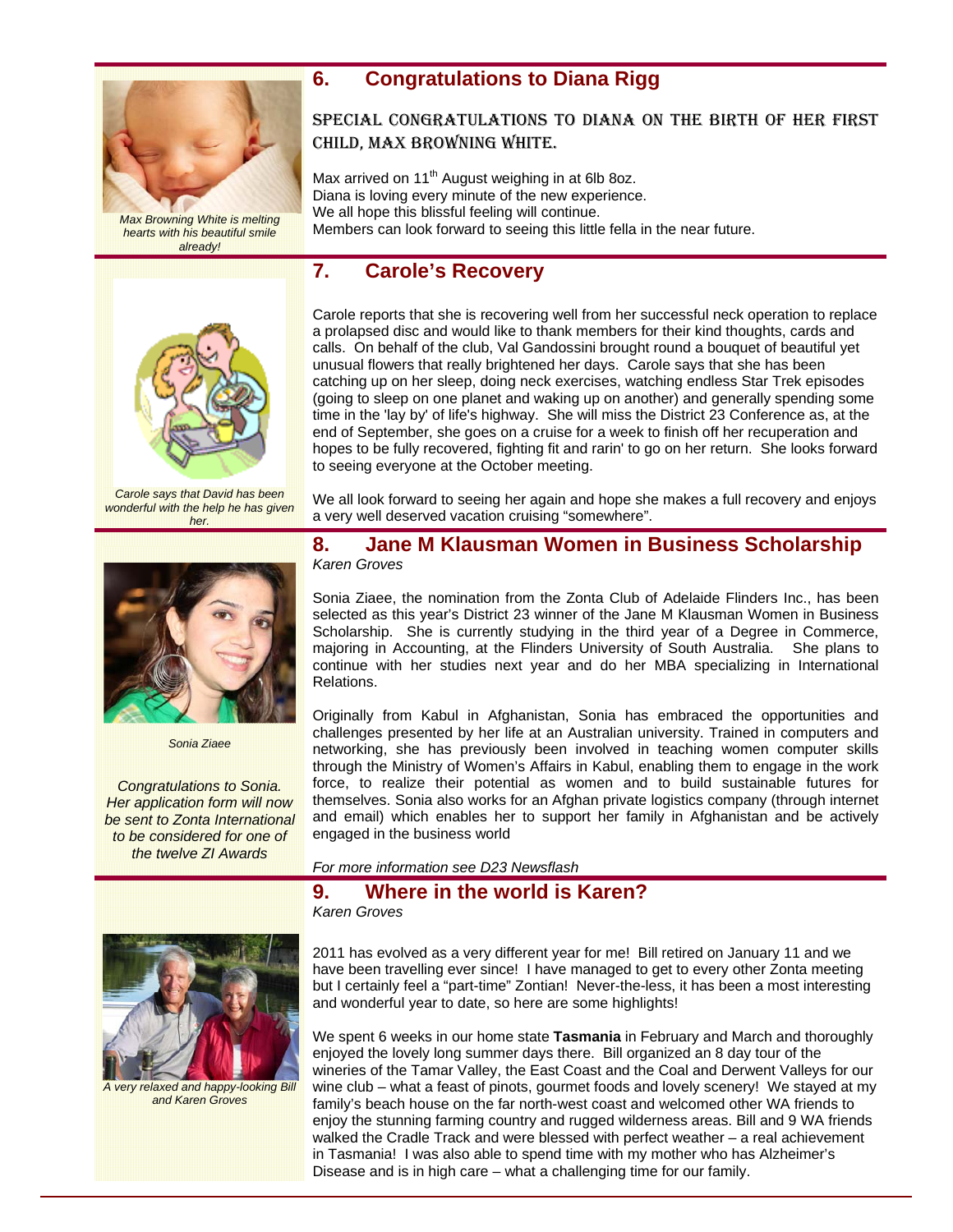



*Have a fabulous time Karen– but don't forget where home is - Ed!* 

In May, we went to **Sydney** for the week of the NSW Writers' Festival. How stimulating it was to attend many lively and enlightening sessions with good discussions on many issues, but the topical one was the future of books and the printed word in hard copy format. Most sessions were at the Sydney Theatre complex, a very scenic and historic area. Our two daughters, Emily – a journalist with Channel 10, and Georgina – a marketing consultant with a company called Imagination, live in the Potts Point area of Sydney, so we were able to spend time getting to know "their" Sydney. They ranged from a stunning lunch at "China Doll" on Wooloomaloo Wharf to mosh-pitting at the Basement Club to "Cat Empire" music and wandering around the exhibits at the NSW Art Gallery.

In June, we travelled to **Europe** to join 4 friends on a "Le Boat" launch on a cruise up the Canal Lateral along the Loire River in **France**. We made our way slowly – about 10 kilometres a day – from Briare, south of Paris, to Decize, in the north-east – delighting in the gorgeous little towns and villages along the way, each one with historic, scenic and gastronomic treats. It was THE most relaxing time I have ever spent in Europe! To complement this lovely experience, we decided to visit **Portugal**, a country we had not been to – and how enjoyable it was too! We hired a car and drove ourselves from Lisbon east and north in a circle to Porto and then back to Lisbon, taking in wonderful towns of historic importance. Portugal is so proud of its navigators and their role in the discovery of the new world, so much so that life now seems to have fading impact. Certainly, the economy is struggling and the demeanour of the Portuguese is reflected in their sad or contemplative "fado" music. Even so, the culture, history, food and friendliness made it a very memorable visit.

In September and October, we are going to **North America** to cruise down the St. Lawrence Seaway from Quebec out through the Maritime Provinces of Canada and down to New York. We will spend a few days in the Big Apple before going to Boston to join a group to undertake an art/history study tour of all the New England states – in the fall!! Then, we will head down to the Chesapeake Bay area in Maryland to visit the people I refer to as my "American parents", who hosted me as an exchange student 45 years ago.

Then it will be home before heading off to Tasmania for Christmas. So, this has been a busy year for we two travellers.

### **10. Diary Dates**

**25 September Spring in the Valley Breakfast 8.30am, Mallard Duck Restaurant**  The Zonta Club of Swan Hills kicks into spring with this fundraising breakfast. Tickets \$40 from Barbara Goulden 0409 989 065 or email zonta@extremedsl.com.au

**7-9 October District 23 Conference, Sebel Citigate Albert Park, Melbourne**  Visit www.zontadistrict23.org.au for details of activities including social events and also to download the business papers.

**13 October Club Dinner Meeting, St Catherine's College, 6.15pm**  Guest Speaker Susan Saleeba will be talking about the Nakuru Family Project and member Val Gandossini will also be sharing her recent experiences of the project in Kenya. Don't miss it!

#### **5 November Founders Day Dinner, Mallard Duck Restaurant, 6.30pm**

Includes presentation of the Area 3 Woman of Achievement Award and the District 23 Jane M Klausman Women in Business Award. This year's event is hosted by A3 Director Leanne Sultan and the Zonta Club of Perth Northern Suburbs and will be held at the Mallard Duck Restaurant, Henley Brook. Dress is semi formal black and white and tickets are \$55 from Anastasia 0414 909 838 or email anastasiam810@gmail.com. (See form overleaf)

**5-6 November Giant Garage Sale, North Fremantle Bowling Club**  Proceeds go to Nakuru Family Project (see article above).

**7-12 July 2012, Zonta International Convention, Torino, Italy**  Why not book your airfares now and take advantage of the good exchange rate? Visit www.zonta.org for more information.

**Want to know what is happening in your club? Visit www.zontaperth.org.au**



#### *October is Breast Cancer Awareness Month*

*– so make sure your family and friends are up to date with their health checks and* 

*mammograms. Remember that women in Australia have a 1 in 9 risk of developing breast cancer and over 75% of breast cancers are diagnosed in women aged 50 years or over!* 

*Free mammograms via BreastScreen WA. Call 13 20 50.*